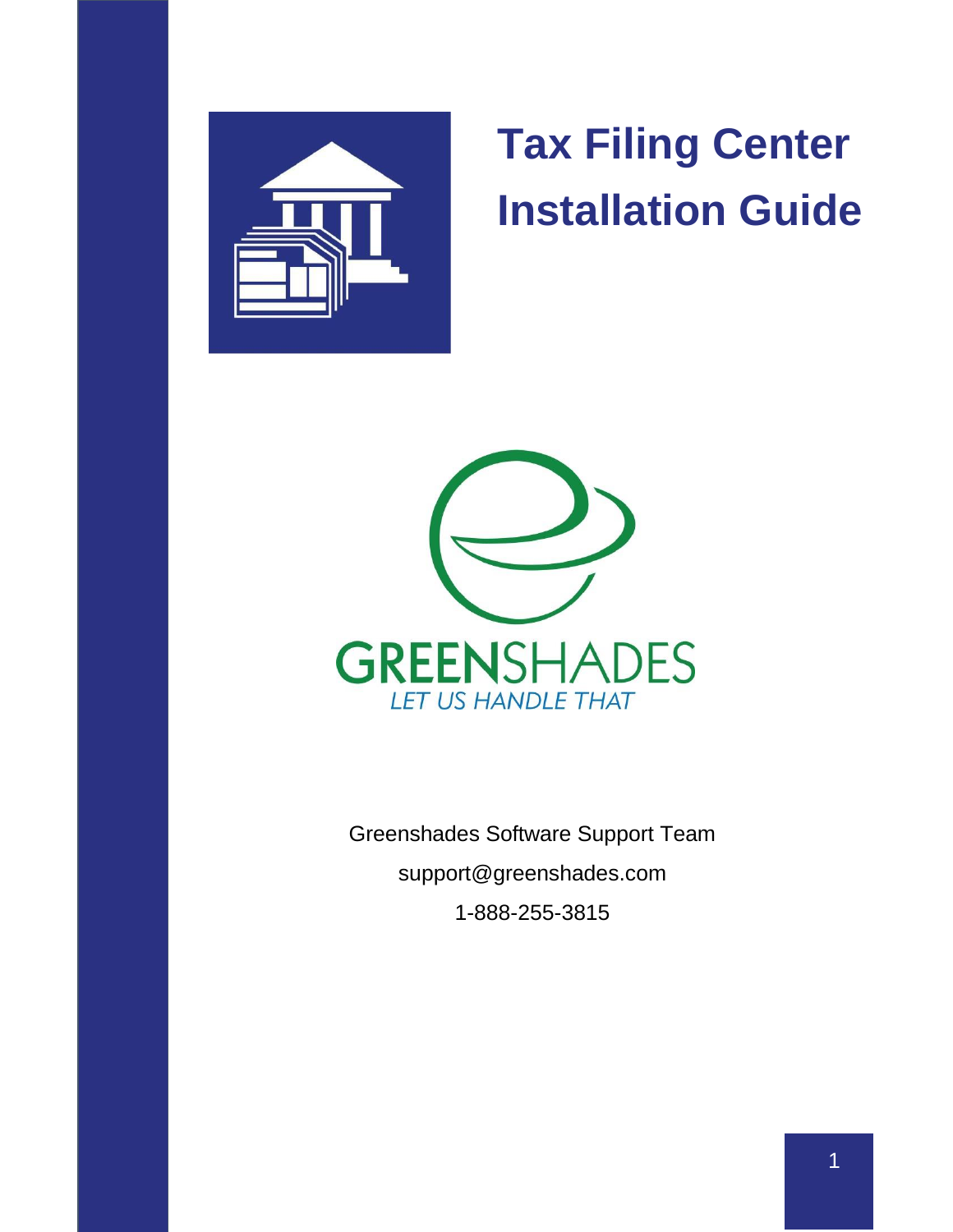

| 1 <sub>1</sub><br>1.1.                                                     |                                                                      |  |
|----------------------------------------------------------------------------|----------------------------------------------------------------------|--|
| 1.2.                                                                       |                                                                      |  |
| 2.                                                                         |                                                                      |  |
| 3.<br>3.1.<br>3.2.<br>3.3.<br>3.4.<br>3.5.<br>3.6.<br>3.7.<br>3.8.<br>3.9. |                                                                      |  |
| 4.                                                                         |                                                                      |  |
| 5.                                                                         |                                                                      |  |
| 6.                                                                         | Uninstalling Previous Versions of the Greenshades Center 17          |  |
| 7.                                                                         | Proxy Server and Firewall Troubleshooting Steps  17                  |  |
| 8.<br>8.1.                                                                 |                                                                      |  |
| 8.2.<br>8.3.                                                               | How do I know I am installing the most recent version of the MSI? 18 |  |
| 8.4.                                                                       |                                                                      |  |
| 8.5.                                                                       | I upgraded to a new version of Dynamics, what do I need to do?  19   |  |
| 8.6.                                                                       |                                                                      |  |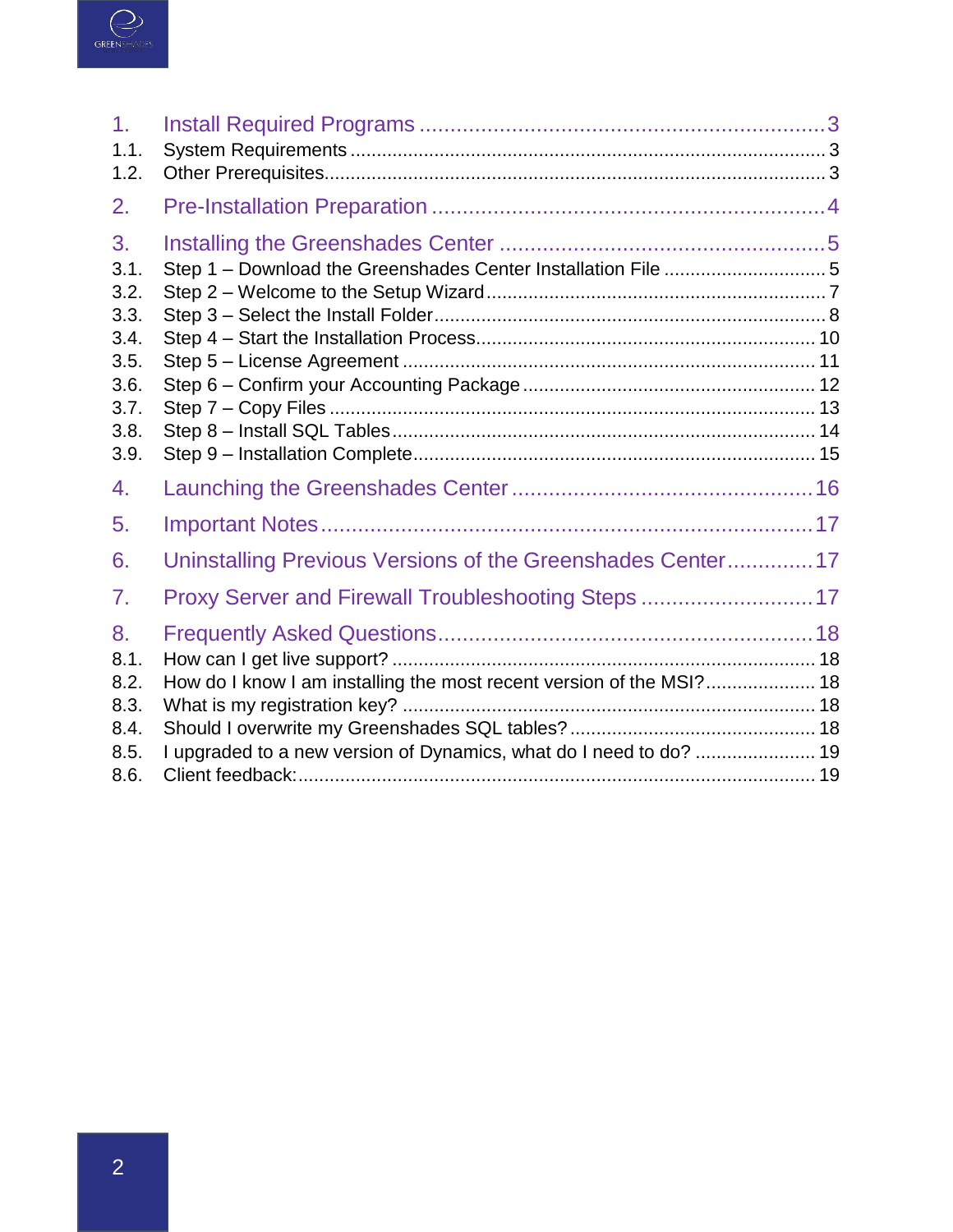# <span id="page-2-0"></span>1.Install Required Programs

Please use this manual to install the Greenshades Filing Center. After completing the steps in this installation manual, please refer to the [Greenshades Product Guide](http://www.greenshades.com/pub/downloads/documentation/GSC.pdf) available on our website or the in-product help button located either in the bottom left or top right corner.

### <span id="page-2-1"></span>**1.1. System Requirements**

Microsoft .NET Framework 4.0 Internet Explorer v 10 Latest Version of Microsoft Silverlight Current Year-End Patches for your Accounting or Payroll System.

You can read more about the system requirements at

[http://www.greenshades.com/support/gscenter.aspx.](http://www.greenshades.com/support/gscenter.aspx) If you do not have these installed please install them now. If you are unsure if you have these installed, please contact your IS / IT department for help.

### <span id="page-2-2"></span>**1.2. Other Prerequisites**

The Greenshades Center requires that an active internet connection be available.

The Greenshades Center can be configured to authenticate with a corporate proxy server, but the responsibility is on the client to ensure that adequate internet access is provided to the Greenshades Center. For information on setting up Greenshades with your Proxy Server or Firewall, please see our Firewall Guide available at <http://www.greenshades.com/pub/downloads/documentation/firewallguide.pdf>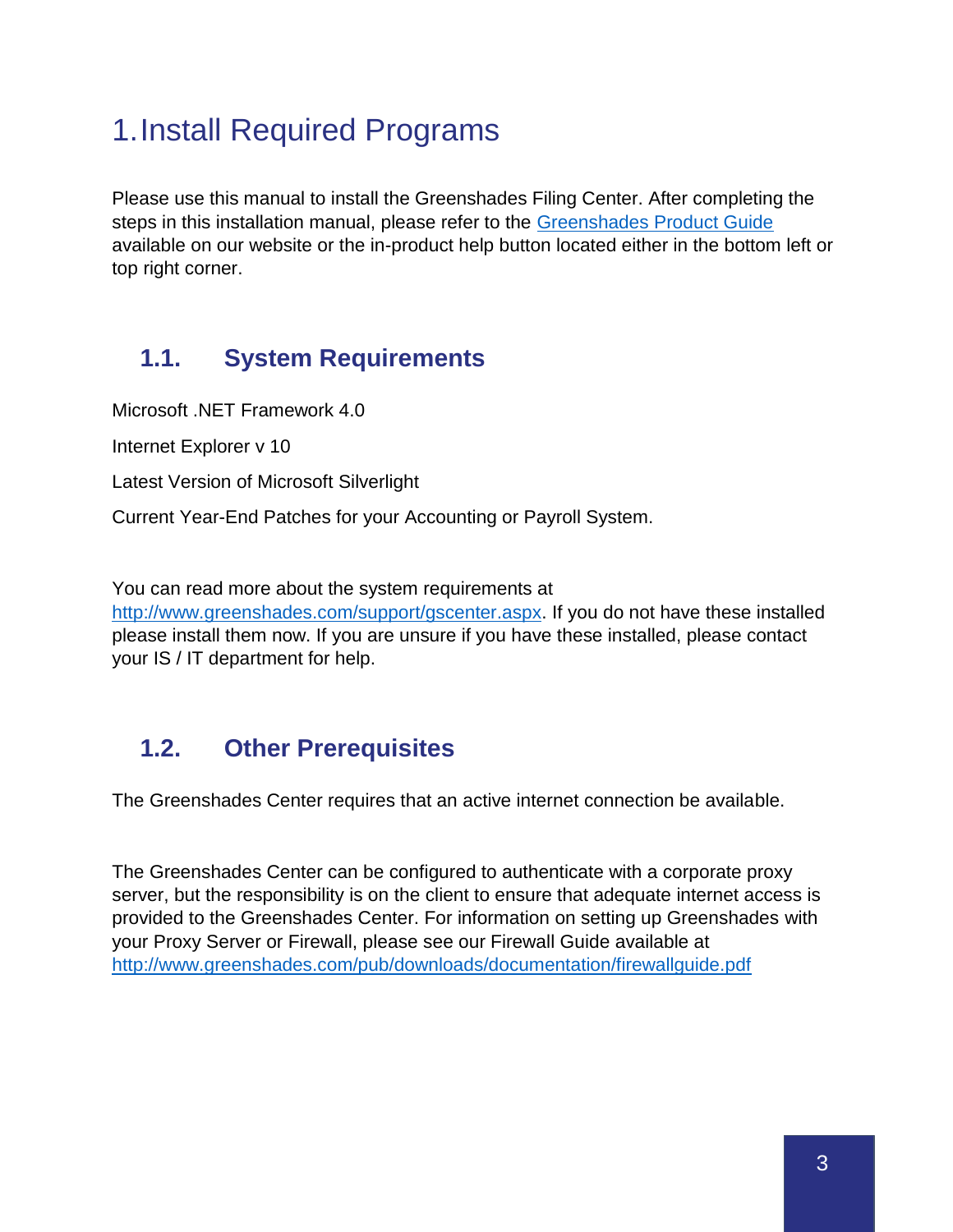

# <span id="page-3-0"></span>2.Pre-Installation Preparation

You should be logged out of your accounting package or back office system. If you are installing the Greenshades Center in a Citrix or Terminal Server environment, please make sure everyone is logged out before completing the installation.

If your accounting package is based on a SQL server system (such as Dynamics GP, Dynamics SL, or Thinkware Darwin) then you will need to know your SQL server name and SA (System Administrator for Great Plains) password. If you are unsure of this information, please contact your IS / IT department.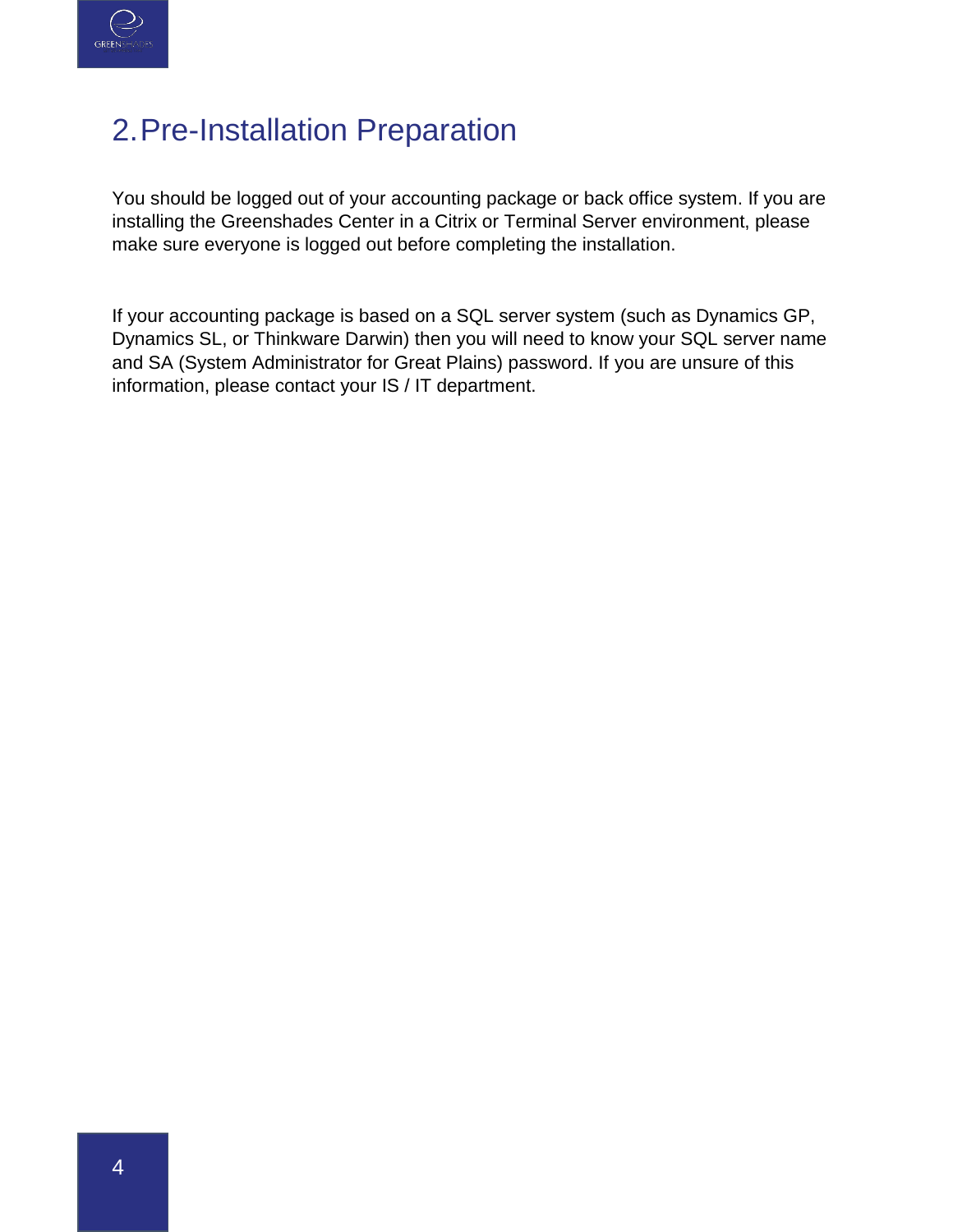# <span id="page-4-0"></span>3.Installing the Greenshades Center

For client/server accounting packages, Greenshades is designed to be installed on the client workstation, not server. If you are in a Citrix or Terminal Server environment, you will need to install Greenshades directly on the server.

The process for installing the Greenshades Center is outlined below. Depending on the accounting package, your specific installer may have some variance in the screens or the order of the screens listed below. If you have any questions while you proceed through the installation please contact Greenshades Support via email at [support@greenshades.com](mailto:support@greenshades.com) or by calling 888-255-3815 extension 700.

### <span id="page-4-1"></span>**3.1. Step 1 – Download the Greenshades Center Installation File**

The most recent Greenshades Center installation file is available on our website, [http://www.greenshades.com/support/gscenter.aspx.](http://www.greenshades.com/support/gscenter.aspx) You will need to click on the appropriate download link for your specific accounting package. When you select the download link you will need to Open, Run, or Save the installation file.

| File Download - Security Warning |                                                                                                                                                                                          |  |  |  |
|----------------------------------|------------------------------------------------------------------------------------------------------------------------------------------------------------------------------------------|--|--|--|
|                                  | Do you want to run or save this file?                                                                                                                                                    |  |  |  |
|                                  | Name: GreenshadesCenter.msi<br>Type: Windows Installer Package, 12.8MB<br>From: www.greenshades.com<br>Run<br>Save<br>Cancel                                                             |  |  |  |
|                                  | While files from the Internet can be useful, this file type can<br>potentially harm your computer. If you do not trust the source, do not<br>run or save this software. What's the risk? |  |  |  |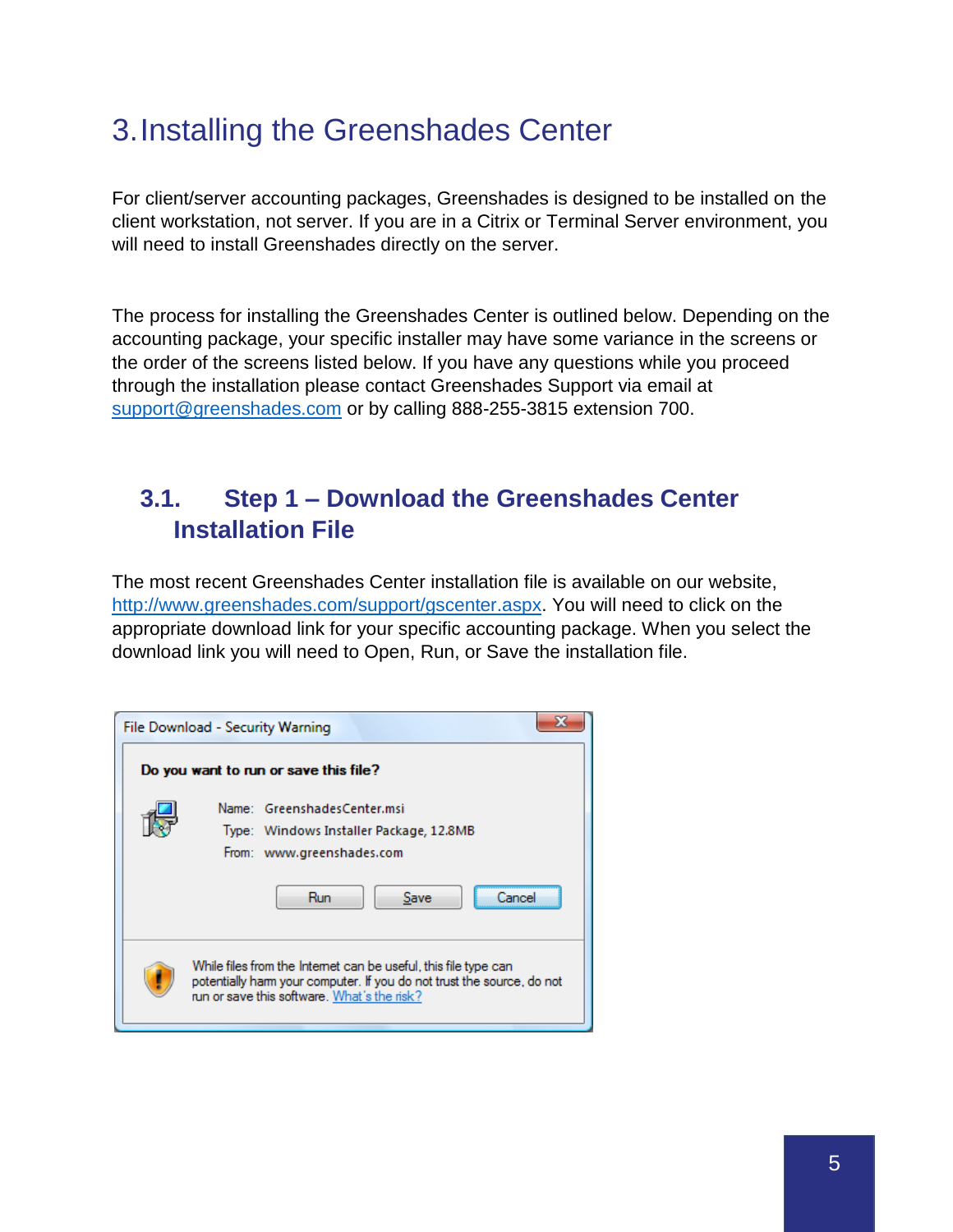

If you select Open or Run the installation file will automatically launch. If you Save the installation file you will need to double-click on the installation file to launch the installation wizard.

You will typically be installing the Greenshades Center on the same workstation you use when running your accounting package. One exception is Dynamics SL: if you are a Dynamics SL user then you should install the Greenshades Center on the Dynamics SL server machine. Shortcuts for the Greenshades Center will be created within Dynamics SL for your users as part of the install.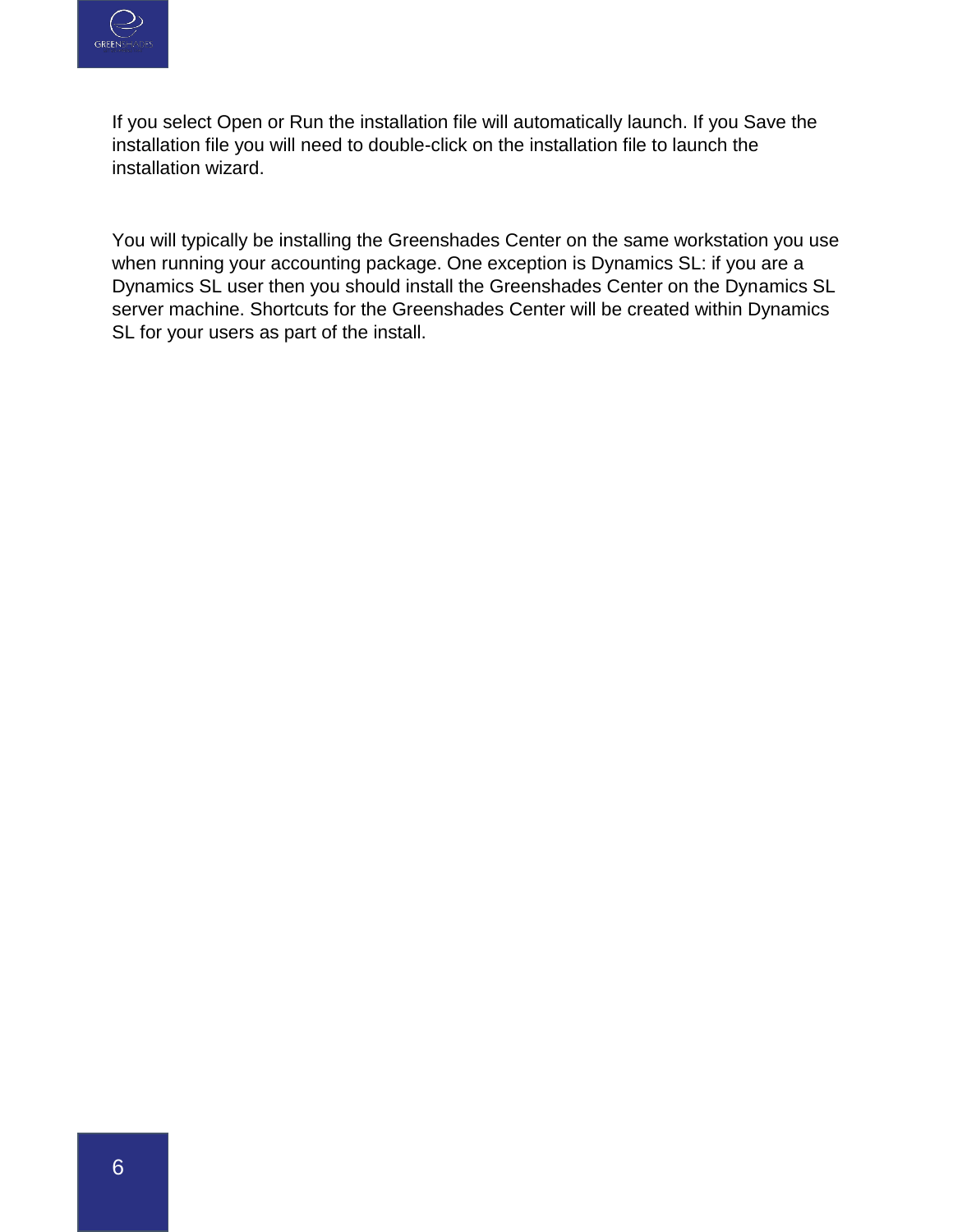### <span id="page-6-0"></span>**3.2. Step 2 – Welcome to the Setup Wizard**

The first screen in the setup wizard is a welcome screen.

| Greenshades Center                                                                                                                                                                                                                                                                                    |      |
|-------------------------------------------------------------------------------------------------------------------------------------------------------------------------------------------------------------------------------------------------------------------------------------------------------|------|
| Welcome to the Greenshades Center Setup<br>Wizard                                                                                                                                                                                                                                                     |      |
| The installer will guide you through the steps required to install Greenshades Center on your<br>computer.                                                                                                                                                                                            |      |
| WARNING: This computer program is protected by copyright law and international treaties.<br>Unauthorized duplication or distribution of this program, or any portion of it, may result in severe civil<br>or criminal penalties, and will be prosecuted to the maximum extent possible under the law. |      |
| Cancel<br>< Back                                                                                                                                                                                                                                                                                      | Next |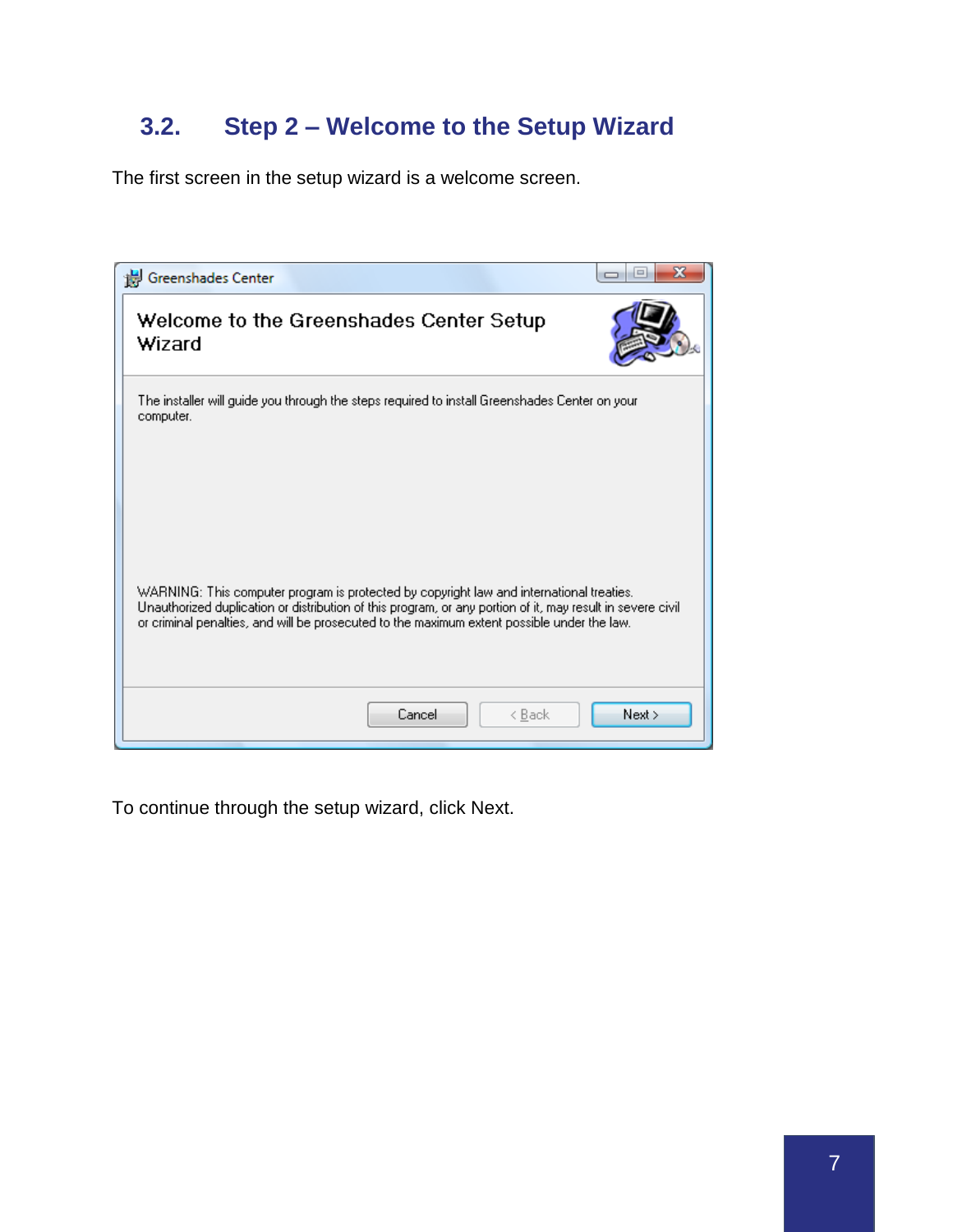

### <span id="page-7-0"></span>**3.3. Step 3 – Select the Install Folder**

The default location for the Greenshades Center is C:\Program Files\Greenshades Software\Greenshades Center. Although we recommend using the default installation location you can change this location by clicking the Browse option. Also, you can specify if you would like to have the Greenshades Center available for everyone one on this computer or just yourself.

| Greenshades Center                                                                                           | $\Box$              |
|--------------------------------------------------------------------------------------------------------------|---------------------|
| <b>Select Installation Folder</b>                                                                            |                     |
| The installer will install Greenshades Center to the following folder.                                       |                     |
| To install in this folder, click "Next". To install to a different folder, enter it below or click "Browse". |                     |
| Folder:<br>C:\Program Files\Greenshades Software\Greenshades Center\                                         | Browse<br>Disk Cost |
| Install Greenshades Center for yourself, or for anyone who uses this computer:                               |                     |
| Everyone                                                                                                     |                     |
| ◉ Just me                                                                                                    |                     |
| Cancel<br>< <u>B</u> ack                                                                                     | Next >              |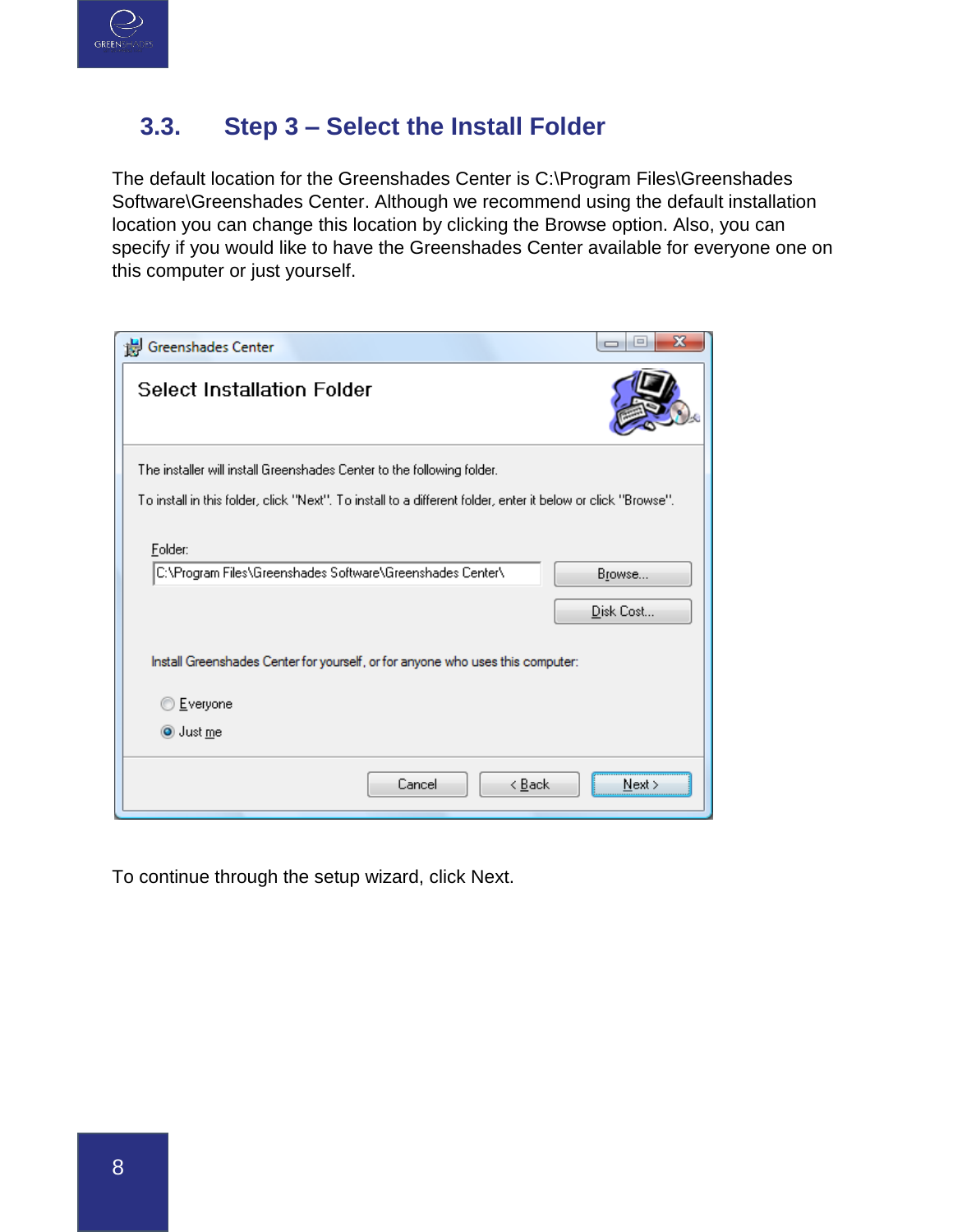The screen below confirms that Greenshades is ready to install, click Next.

| Greenshades Center                                                     | x<br>$\qquad \qquad \Box$<br>$\Box$ |
|------------------------------------------------------------------------|-------------------------------------|
| <b>Confirm Installation</b>                                            |                                     |
| The installer is ready to install Greenshades Center on your computer. |                                     |
| Click "Next" to start the installation.                                |                                     |
|                                                                        |                                     |
|                                                                        |                                     |
|                                                                        |                                     |
|                                                                        |                                     |
|                                                                        |                                     |
|                                                                        |                                     |
|                                                                        |                                     |
|                                                                        |                                     |
| $\leq$ $\underline{B}$ ack<br>Cancel                                   | Next                                |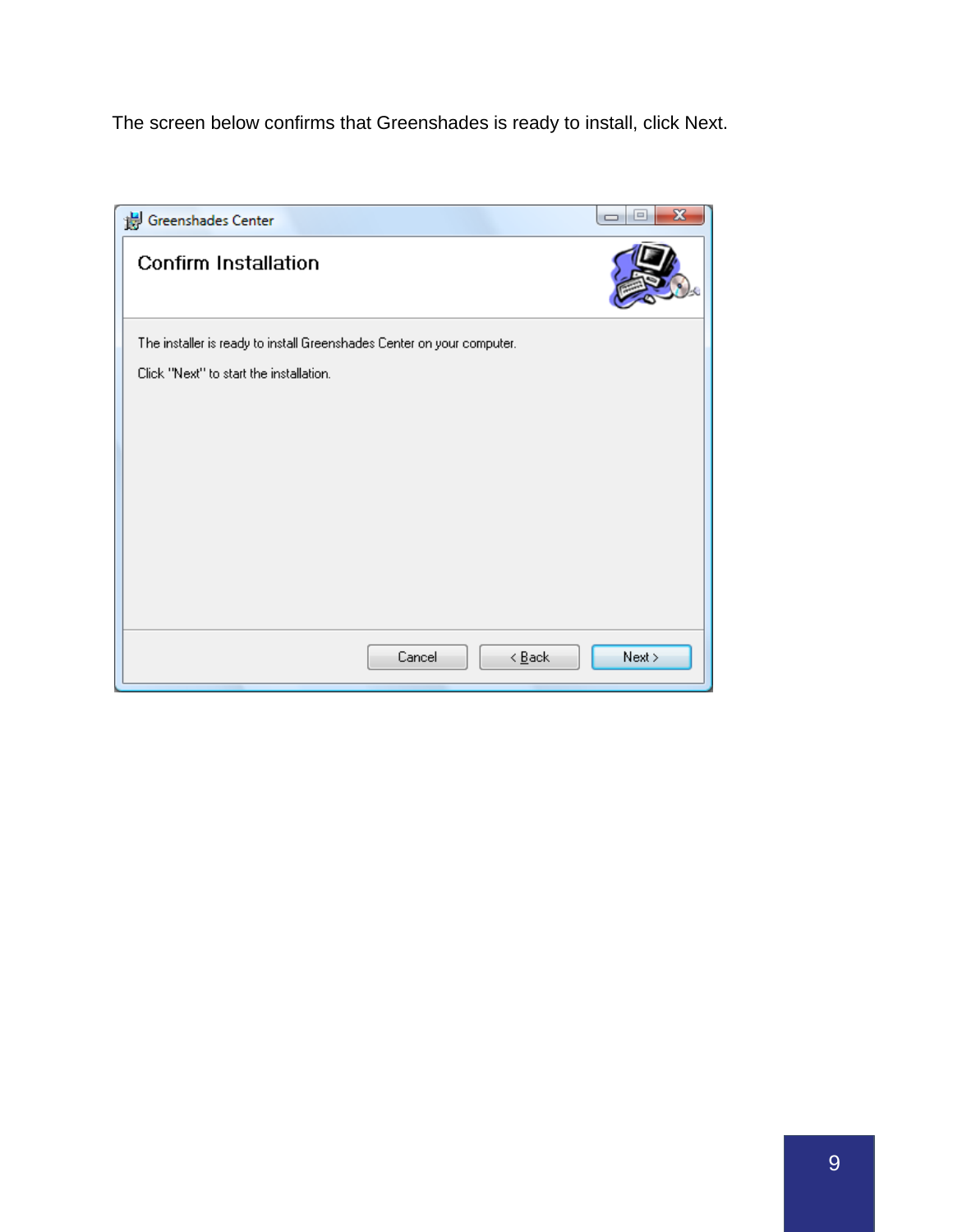

### <span id="page-9-0"></span>**3.4. Step 4 – Start the Installation Process**

During this step the necessary files for the Greenshades Center are being installed. This step may take a couple of minutes.

| Greenshades Center                     | x<br>$=$<br>$\Box$ |
|----------------------------------------|--------------------|
| Installing Greenshades Center          |                    |
| Greenshades Center is being installed. |                    |
| Please wait                            |                    |
| $\leq$ Back<br>Cancel                  | $N$ ext >          |

To start the installation and continue through the setup wizard, click Next.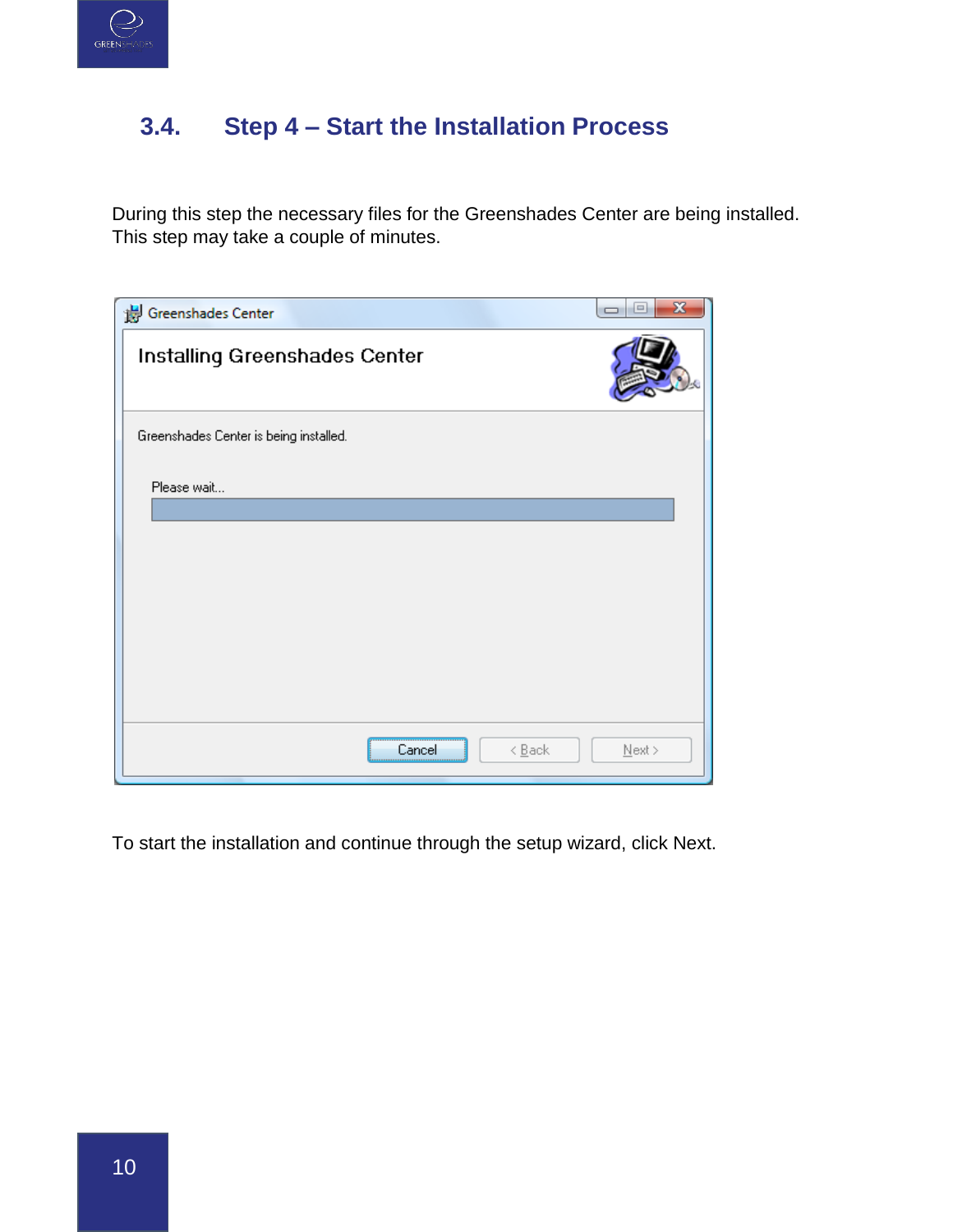### <span id="page-10-0"></span>**3.5. Step 5 – License Agreement**

You should carefully read the Greenshades Center license agreement before completing the installation. Once you have reviewed the license agreement, you need to click on 'I agree' before being able to continue with the setup wizard.

| Greenshades Center Plug-In                                                                                                                |  |
|-------------------------------------------------------------------------------------------------------------------------------------------|--|
| <b>End User License Agreement</b>                                                                                                         |  |
| July 2004<br>LICENSE AGREEMENT                                                                                                            |  |
| <b>GREEN SHADES SOFTWARE</b><br>FILING CENTER                                                                                             |  |
| IMPORTANT - READ CAREFULLY: This License Agreement (DAGREEMENTO)<br>iя                                                                    |  |
| a legal agreement between you (either an individual or a single<br>business entity) (DYouD) and Green Shades Software, Inc. (DWeD)<br>for |  |
| the software identified above, which includes computer software                                                                           |  |
| O lagree                                                                                                                                  |  |
| Quit<br>Next<br><b>Back</b><br>I do not agree                                                                                             |  |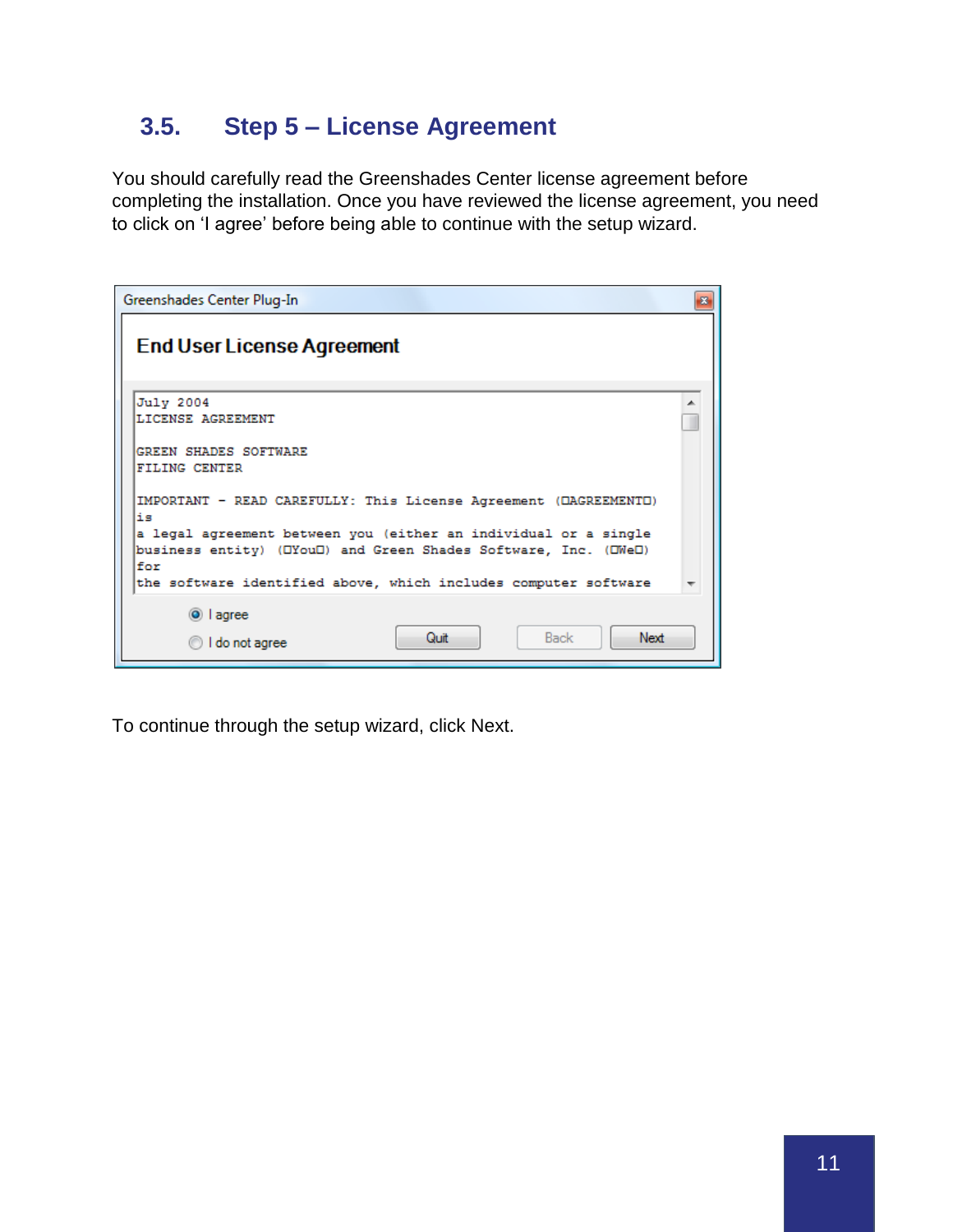

### <span id="page-11-0"></span>**3.6. Step 6 – Confirm your Accounting Package**

Within many setup wizards, Greenshades will automatically try to detect your accounting package. If you see the correct accounting package listed, select the appropriate package.

| Greenshades Center Plug-In                 |         |                                                                                                                                                     | 器 |
|--------------------------------------------|---------|-----------------------------------------------------------------------------------------------------------------------------------------------------|---|
| <b>Confirm Accounting Package Location</b> |         |                                                                                                                                                     |   |
|                                            |         | The following accounting packages were found on your computer. Choose a package to use<br>with the Greenshades Center and press 'Next' to continue. |   |
| <b>Name</b>                                | Version | Path                                                                                                                                                |   |
| Dynamics GP                                | 10.0    | D:\Program Files\Microsoft Dynamics\GP\                                                                                                             |   |
|                                            |         |                                                                                                                                                     |   |
|                                            |         |                                                                                                                                                     |   |
|                                            |         |                                                                                                                                                     |   |
|                                            |         | Add Package                                                                                                                                         |   |
|                                            |         |                                                                                                                                                     |   |
|                                            |         | Back<br>Quit<br>Next                                                                                                                                |   |

If you do not see the correct accounting package listed, click on the Add Package link. This will bring up a separate window where you will need to find the location of your accounting package.

If Greenshades finds your accounting package but lists the wrong version, you can change the version by highlighting the accounting package listed and right clicking on the version listed.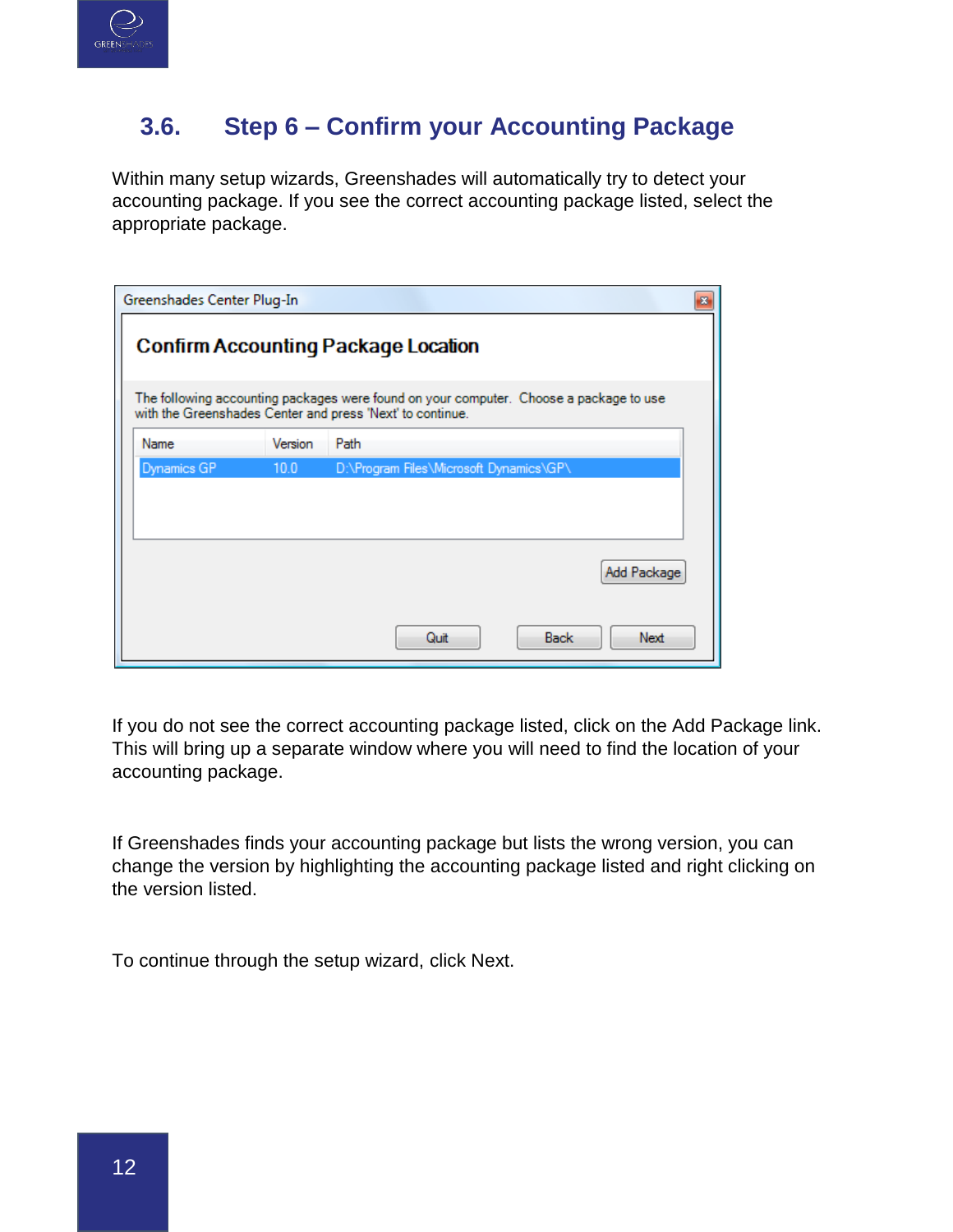## <span id="page-12-0"></span>**3.7. Step 7 – Copy Files**

All of the appropriate files for the Greenshades Center will be installed and registered.

| Greenshades Center Plug-In                                                                                                                                  | $\mathbf{x}$ |
|-------------------------------------------------------------------------------------------------------------------------------------------------------------|--------------|
| <b>Copy Files</b>                                                                                                                                           |              |
| Greenshades has succesfully copied the files required for the<br>Greenshades Center. Please click the 'Next' button to install the<br>necessary SQL tables. |              |
| <b>Back</b><br>Quit<br>Next                                                                                                                                 |              |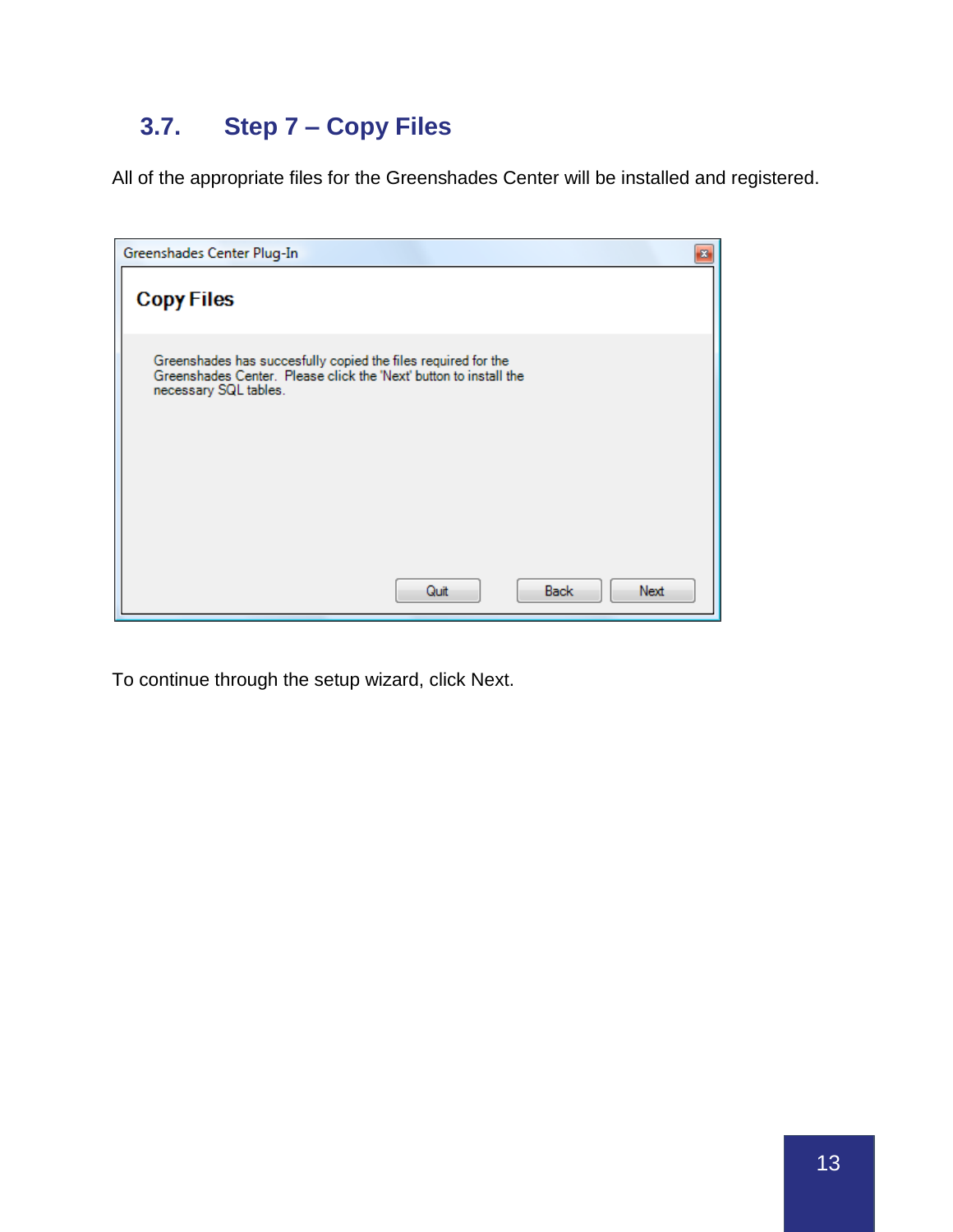

### <span id="page-13-0"></span>**3.8. Step 8 – Install SQL Tables**

When installing the Greenshades Center for use with an accounting package that's based on a SQL server, you will be prompted to install SQL tables. To install the SQL tables you must either select or type in the appropriate server name and SA password.

The server name is your SQL server machine name. If you are unsure of your SQL server machine name you can check it by going to Start > Control Panel > Administrative Tools > Data Source (ODBC) > User DSN tab.

When prompted for the SA or Administrator password, please enter your System Administration password for Great Plains. If you are unsure of the correct password please check with your IT/IS department or payroll controller. Greenshades support does not have your SA password.

| Greenshades Center Plug-In        |                                                                                                                                                                                                                                                                                                  |
|-----------------------------------|--------------------------------------------------------------------------------------------------------------------------------------------------------------------------------------------------------------------------------------------------------------------------------------------------|
| <b>Install SQL Tables</b>         |                                                                                                                                                                                                                                                                                                  |
| installation wizard.              | In order to properly install the Greenshades Center, the installer must create new tables on your<br>SQL server. Please choose the SQL server where Great Plains or Darwin is installed and enter<br>the SA password for that server. Click 'Finish' to install the new tables and return to the |
| Server Name<br><b>SA Password</b> | (local)<br>                                                                                                                                                                                                                                                                                      |
| Skip                              | Finish<br><b>Back</b><br>Quit                                                                                                                                                                                                                                                                    |

**To install the SQL tables, click Finish.**

**If you have previously installed the Greenshades Center SQL tables, a Re-Install Notice will popup. You should select 'Yes' to ensure the appropriate**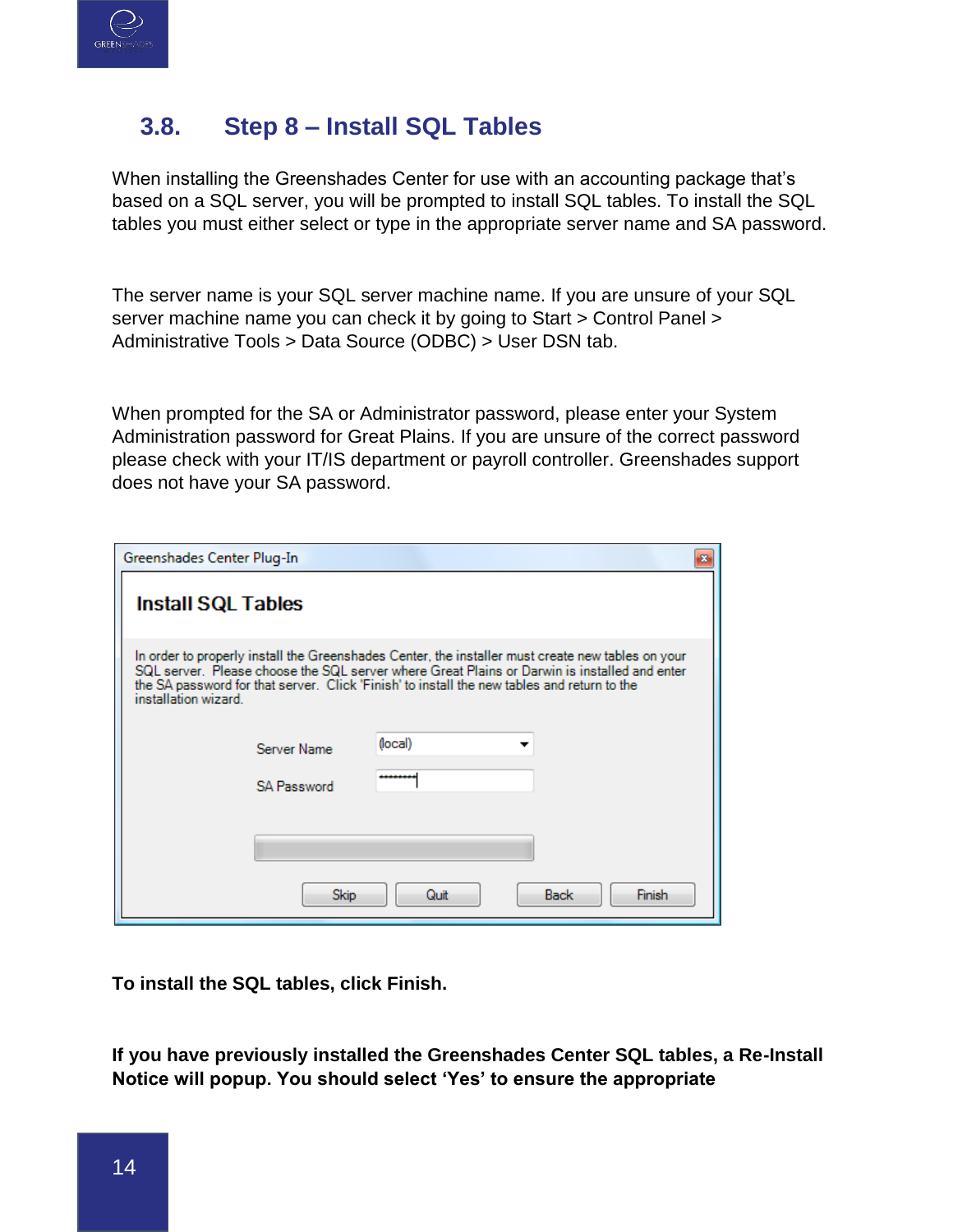**Greenshades Center tables are installed. No permanent information will be lost by re-installing the Greenshades Center SQL tables.**

There is also a Skip option on this screen. You should only select this option if you have previously installed the Greenshades Center SQL tables to your SQL server within the week.

### <span id="page-14-0"></span>**3.9. Step 9 – Installation Complete**

Congratulations you have successfully installed the Greenshades Center!

| Greenshades Center                                                                 | $\Box$ |
|------------------------------------------------------------------------------------|--------|
| <b>Installation Complete</b>                                                       |        |
| Greenshades Center has been successfully installed.                                |        |
| Click "Close" to exit.                                                             |        |
| Please use Windows Update to check for any critical updates to the .NET Framework. |        |
| Cancel<br>< <u>B</u> ack                                                           | Liose  |

To exit the setup wizard, click Close.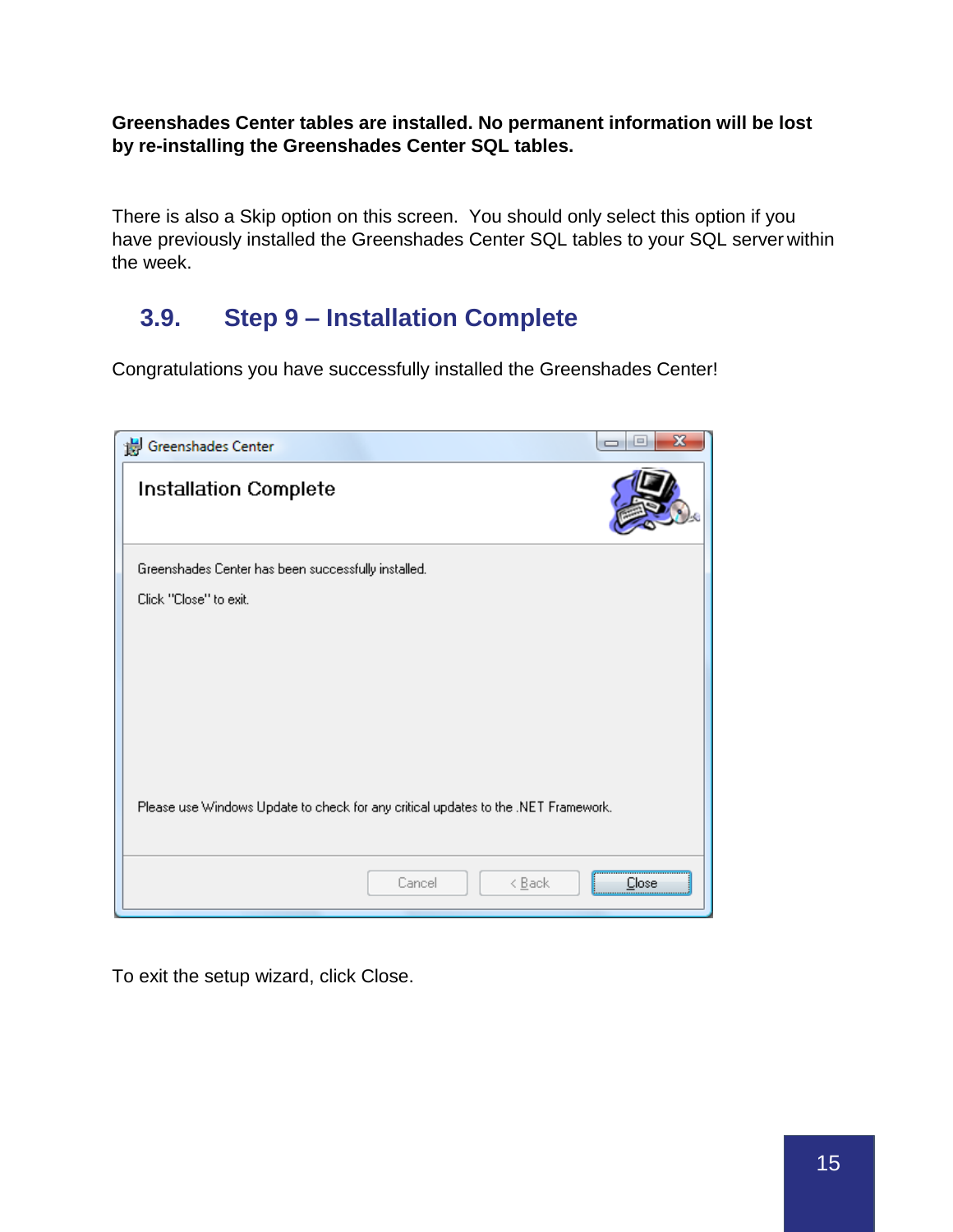

# <span id="page-15-0"></span>4.Launching the Greenshades Center

#### **To run the Greenshades Center from MBS Great Plains:**

The Greenshades Center can be accessed in Great Plains version 8.0 and above by navigating from the top bar menu through Tools > Routines > Payroll > Greenshades Center. In version 7.5 or below of Great Plains, the Greenshades Center can be started by navigating to either Routines > Greenshades or Routines > Payroll > File and Pay Center.

#### **To run the Greenshades Center from MBS Solomon:**

The Greenshades Center can be accessed by the GSSolLI.exe file within the Greenshades Center folder. You can make a short cut of this file on your desktop, for convenience. You will then be prompted to enter your Solomon database name, username, and password. After entering the information, click "Get Companies", select your company from the list and click "Select Company" to launch the Greenshades Center for that company.

#### **To run the Greenshades Center from Thinkware Darwin:**

The Greenshades Center can be accessed in Darwin by navigating from the top bar menu through Routines > Payroll > Greenshades Center.

#### **To run the Greenshades Center from eEmpAct Express:**

Click 'Menu' from shortcuts and then 'Express Control Center' from the 'Payroll and Invoicing' section. Under the Payroll section of that screen, select 'Tax Reporting'. This should launch the Greenshades Screen where you can enter a date range and navigate to the installation directory of the Greenshades Center.

For more information on using the Greenshades Center please refer to the [Greenshades Product Guide](http://www.greenshades.com/pub/downloads/documentation/GSC.pdf) available on our website.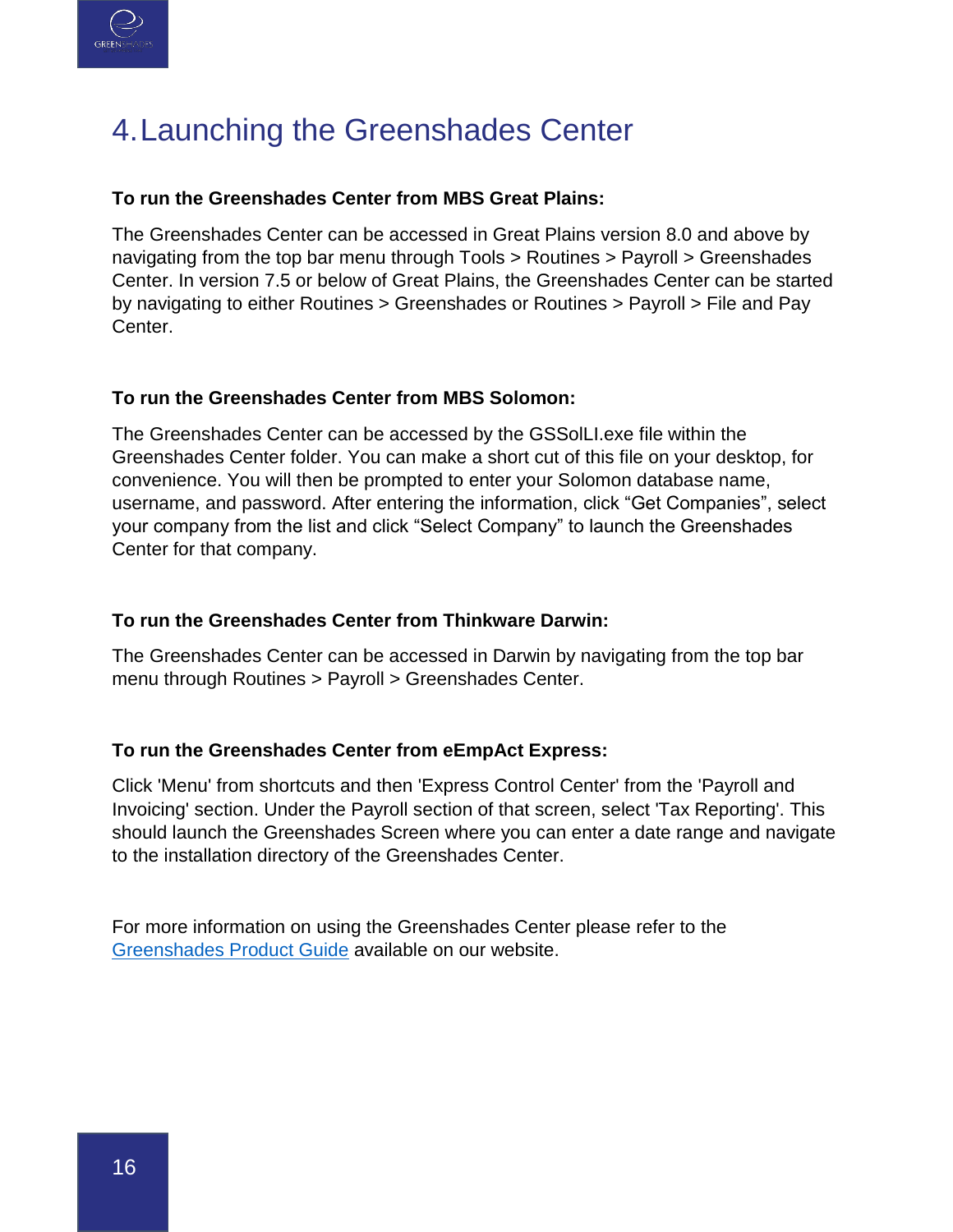# <span id="page-16-0"></span>5.Important Notes

All Greenshades Center users need read, write, and modify access to the Greenshades Software directory and all sub-directories. Also, Greenshades Center users will need read/write access to the Greenshades section of the Windows Registry (Computer\HKEY\_Local\_Machine\Software\Greenshades). If the Greenshades Center was installed on a Citrix or Terminal Services machine then the user must be granted the appropriate operating system permissions on that server.

# <span id="page-16-1"></span>6.Uninstalling Previous Versions of the Greenshades Center

If you have previously installed the Greenshades Center you will need to first uninstall your current version and download the most recent version of the Greenshades Center. To uninstall the Greenshades Center within windows click Start, Control Panel, Add/Remove Programs. Not all Greenshades Center files will be removed, this ensures that no permanent information will be lost during the uninstall/reinstall process.

### <span id="page-16-2"></span>7.Proxy Server and Firewall Troubleshooting Steps

Greenshades software uses an Internet technology called web services to connect to a Greenshades web server for registration, downloading updates, and other purposes. Some of our clients have firewalls or proxy servers at their site that are preventing this registration from completing successfully. If you are receiving errors about your connection to Greenshades' servers or your firewall while using the Greenshades Center, please view the Proxy Guide located here:

<http://www.greenshades.com/pub/downloads/documentation/firewallguide.pdf>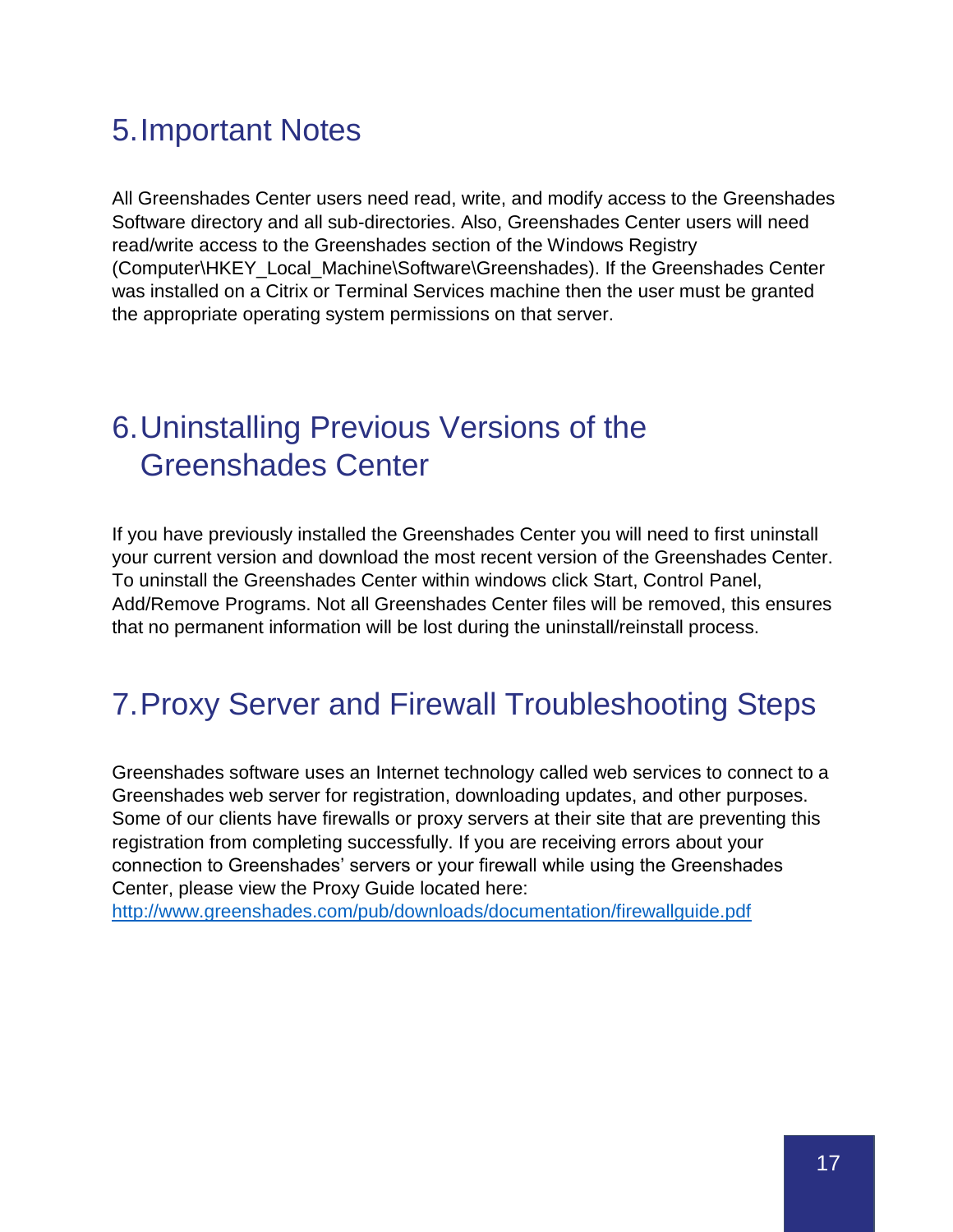

# <span id="page-17-0"></span>8.Frequently Asked Questions

Here we have provided some of our most commonly asked questions. Many of these are problems that people have encountered while running the Greenshades Center and possible workarounds to those problems.

### <span id="page-17-1"></span>**8.1. How can I get live support?**

Live support comes with Greenshades Software. You can access Greenshades Support online at: http://www.Greenshades.com/MyGreenshades</u>. You can also send an email directly to support at: [support@greenshades.com.](mailto:support@greenshades.com) Finally, you can also call support at 888-255-3815 extension 700.

### <span id="page-17-2"></span>**8.2. How do I know I am installing the most recent version of the MSI?**

Whenever we release updates we create an updated GreenshadesCenter.msi file on our website. To ensure you are installing the most recent version of the Greenshades Center always make sure to download the msi file from our website.

### <span id="page-17-3"></span>**8.3. What is my registration key?**

Your registration key is available on your personalized MyGreenshades webportal at [http://www.greenshades.com/mygreenshades.](http://www.greenshades.com/mygreenshades) At MyGreenshades, you can retrieve registration keys, view invoices, get technical support, and much more. Once you are issued a registration key it should never change, regardless of enhancement payments or upgrades to your accounting package.

### <span id="page-17-4"></span>**8.4. Should I overwrite my Greenshades SQL tables?**

Yes, overwriting the Greenshades SQL tables ensure that you have the most recent version of our SQL tables. No permanent information will be lost by overwriting the Greenshades SQL tables.